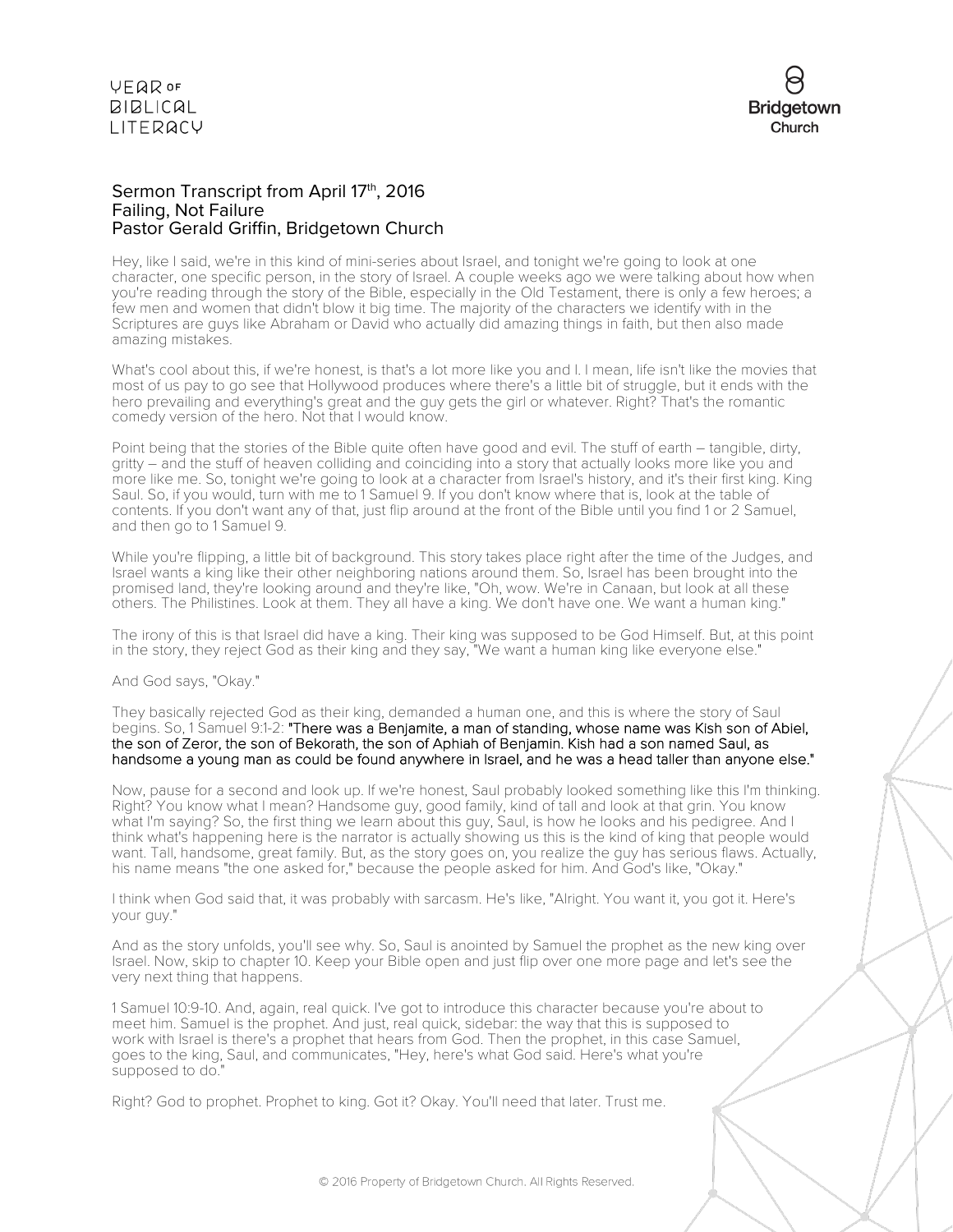



1 Samuel 10:9-11: "As Saul turned to leave Samuel, God changed Saul's heart, and all these signs were fulfilled that day. When he and his servant arrived at Gibeah, a procession of prophets met him; the Spirit of God came powerfully upon him, and he joined in their prophesying. When all those who had formerly known Saul saw him prophesying with the prophets, they asked each other, 'What is this that has happened to the son of Kish? Is Saul also among the prophets?'"

So, check this out. This is really profound. Saul is chosen as the new king of Israel, he meets up with the prophet Samuel and the Spirit of God comes on him in a powerful way. So much so that people that knew Saul before that moment then saw him prophesying with all these prophets and they were like, "Wait a minute. Isn't this the son of Kish? And now look at him."

It was a profound change that had happened. And, if we're honest, this is kind of like what you would want in a leader, right? Clearly God is with him. In the very next chapter, Saul goes straight to work just like the people had hoped. He leads them into victory over one of their oppressors. He rescues this city. And it's interesting that just like David, the king that comes after Saul, Saul is off to a really good start. He's tall, he's handsome, he's filled with the Spirit, he's freeing them from oppressors and doing everything that Israel wanted and looking good while he does it.

But, the story goes on. Turn a couple of more pages. 1 Samuel 13. Here's what we're going to do, by the way. We're going to hit a couple quick stops and then the next one, chapter 15, is where we're going to land. Okay? You got it? Is that cool? Okay. I'm in charge. So, yeah. It's going to be good. Don't worry. It's cool.

So, 1 Samuel 13:8, but let me set this one up as well. Fast forward in the life of Paul to this next episode, and this is the first hint that this guy Saul actually might not be the best leader to Israel. The setting is this epic battle between Israel's neighbor, the Philistines, who actually Saul has been commissioned, he's supposed to take care of these guys and create peace between them. And now he's facing off with them. Now, here's the deal. I don't' know what your picture of Israel and their army is – not modern day Israel, ancient Israel – but the deal is Israel was always supposed to be a very very weak. They were never a military state. They were supposed to be extremely weak. Their military was a joke. They went to battle with broomsticks and rubber band guns, right? And they went against these gnarly nations and the point of that was, if Israel was ever going to win in a military victory, it was not because of their might or strength, it was only because of their God.

So, point in case, here they stand up to the Philistines and the Philistines gathered with 30,000 chariots and 6,000 men on horses ready for battle. I mean, picture one of those epic battle scenes from Lord of the Rings where there's like a sea of people; an army coming in and filling in this valley for war. That's what this is like. And, as you can imagine, Saul is standing there with his little army – which is much much smaller – with their little broomsticks or their homemade swords and, needless to say, the Israelites were totally afraid. They were so afraid that the soldiers were literally hiding behind rocks and in caves and some just went full AWOL and took off running.

Now, before we read this, one more thing: Saul had been told specifically by Samuel the prophet from God to face off for battle and then wait seven days. And they would kind of do this. You know? They would have a distance between them and they would taunt each other and they would get ready and it was like this whole procession. So, Saul's like, "Okay. I'm supposed to wait seven days and then Samuel the prophet would arrive on the battlefield and he would offer a sacrifice to God and then, at that moment, Israel would win."

That's the plan. Okay? Here's where the story picks up. 1 Samuel 13:9: "Saul waited seven days, the time set by Samuel; but Samuel did not come to Gilgal, and Saul's men began to scatter. So he said, 'Bring me the burnt offering and the fellowship offerings.' And Saul himself offered up the burn offering."

Was that the plan? No. That wasn't the plan.

1 Samuel 13:10: "Just as he finished making the offering, Samuel arrived," – talk about timing – "and Saul went out to greet him.

"'What have you done?' asked Samuel.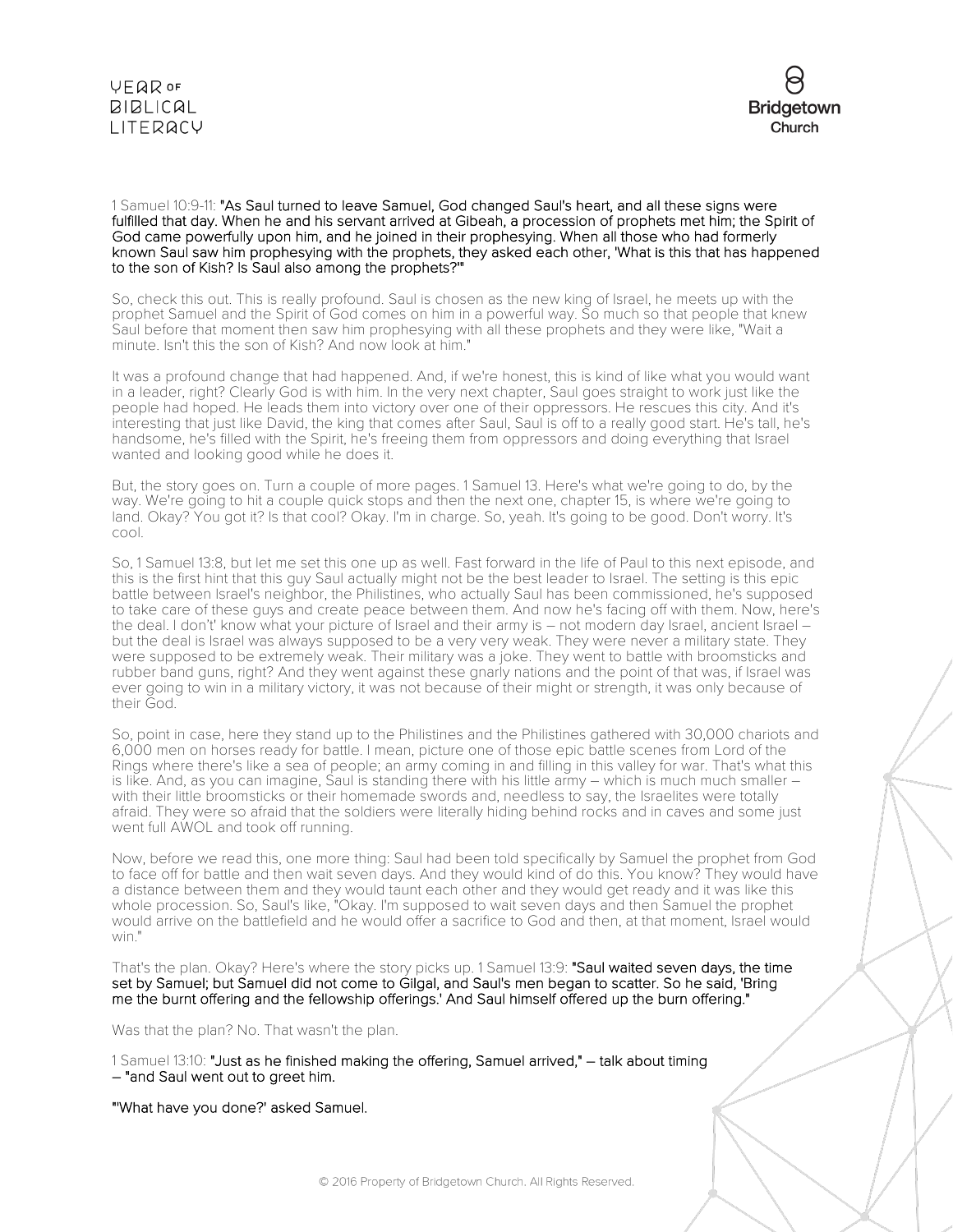### **VEQR OF BIBLICAL** LITERACY



"Saul replied, 'When I saw that the men were scattering, and that you did not come at the set time,'" – pause. The set time was the seventh day, right? And it was still the seventh day when Samuel arrived. So, actually, that's not true, Saul. Shame on you.

He continues, "'So, when I see that you did not arrive at the set time, and that the Philistines were assembling at Mikmash,' – you do not want to see the Philistines at Mikmash. You don't want to be there for that. – "'I thought, 'Now the Philistines will come down against me at Gilgal, and I have not sought the Lord's favor.' So I felt compelled to offer the burnt offering.'"

Samuel's response: "'You have done a foolish thing,' Samuel said. 'You have not kept the command the Lord your God gave you; if you had, he would have established your kingdom over Israel for all time. But now your kingdom will not endure; the Lord has sought out a man after his own heart and appointed him as ruler of his people, because you have not kept the Lord's command.'"

Saul's men start to scatter, he gets nervous and he makes the sacrifice himself. He didn't obey. Remember? God speaks to the prophet, the prophet speaks to the king and the king's supposed to obey. Saul didn't do what the king of Israel, Yahweh, had told him to do. This was a massive failure of leadership on Saul in two parts. First of all, he just doesn't obey. He decides on his own like, "Hey, man. I guess Samuel's not coming and I'm getting nervous so I'm just going to do this."

That was mistake number one. And then mistake number two: when he's confronted by Samuel and Samuel's like, "What have you done," what does he do? Does he say, "You know what, man? I totally blew it. I'm sorry?" No. He's like, "Well, you know. Uhh... the guys were getting nervous. You weren't here at the appointed time." – Lie – "And so I just took matters into my own hand and I just needed to do it myself."

Does he accept responsibility for his mistake? No. He makes excuses and he shifts the blame. And remember: the king of Israel was, at all times, to obey the word of God's prophet. So, in refusing to wait, Saul rejected not only the authority of the prophet Samuel, but, more importantly, he rejected the authority of the Lord, the true King over Israel. And then, instead of acknowledging it was his sin, he begins this blame-shifting and covering it up in half truths. So, as a result of this, we now learn about Saul that his line, his kingdom, is not going to last. There's going to be one to come who's going to replace him and that one's going to have this heart after God.

And what's interesting if you fast forward in the story and you remember David and Bathsheba – do you guys remember that story? David messes up big time, takes this woman who's not his wife, kills her husband. It's a mess. But, when David is confronted, what does he do? He immediately says, "I have sinned," and quickly God speaks through His prophet Nathan and says, "But, you won't die. God forgives you. Is there going to be consequence? Yes. But, you are right with me now."

All God wanted out of Saul in this moment was that immediate, honest, humble confession. "Dude, you didn't wait."

All Saul needed to do was say right then, "I'm sorry. I blew it. You're right."

But, he doesn't. And after this point, Saul's leadership trajectory has taken a sharp downward turn. Turn with me. We're moving on to the next passage. This is the last place we're going to stop. 1 Samuel 15. You guys okay? Alright. We're moving quickly.

1 Samuel 15. Here we go. Now we come to this key episode that defines Saul for who he is and who he will be moving forward. Now, just to warn you, this is one of those passages in the Old Testament and the Hebrew Scriptures where God is basically telling Saul to wipe out an evil nation. The exact wording is to kill all the men, women, children and cattle. And I don't know about you, but you read that and you're like, "Whoa. This is the God that, in Jesus, said, 'Love your enemies? Turn the other cheek?' That does not sound like God."

And there's a couple things to unpack here, and for a full teaching on this, our friend Joshua Ryan Butler came and did a Midweek Lecture. The podcast is on our website and he basically tackles the question: "Does God command genocide?" Or "How are we supposed to understand this?" He does a fantastic job. Please, if you have not listened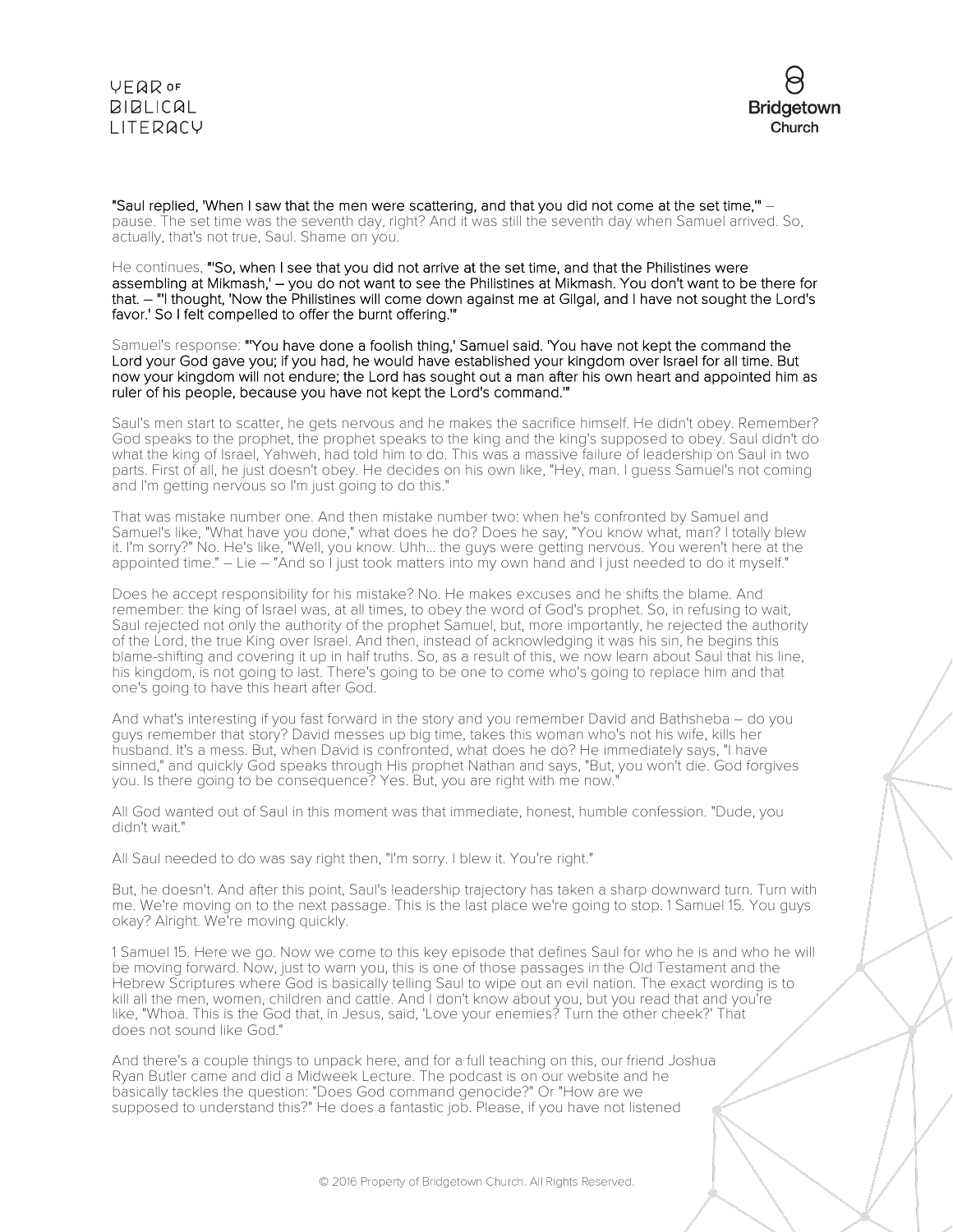# **VFQR OF BIBLICAL** LITERACY



to that podcast, go on our website and listen to it. And, if you have any questions, just ask John Mark. He'll be back next week.

But, for tonight, a couple things – that was a joke, but a funny one, apparently. A couple things to think about for tonight. First, this is a very rare time – there's only a couple of these – when God actually brings His judgment on an evil people right then, and He does not wait. And what I mean by that is He had had so many, literally, centuries of dealing with the Amalekites. Centuries of their violence, their wickedness and their unrepentance. And after, literally, hundreds and hundreds of years, God is finally like, "These people need to be judged now."

Now, if you think about it, where we sit right now, if you look to the end of the story to Revelation, you see Jesus coming back and bringing judgment against those that are wicked, violent and unrepentant. But, what's happening here is God is bringing that because these people are so violent, so wicked, so against God and He's waited as long as He possibly can and, in this instance, He's like, "Enough is enough."

Evil does exist, you guys, and God will deal with it. But, the second thing is this: when He says, "Completely destroy all the Amalekites, men, women, children and their livestock," what we think this actually is is like trash talking. Like, you know, the Blazers are going to play tonight and their opponents are going to say stuff. I can't really – I don't want to make examples, because this is kind of – you know, about their moms or something, right? They're like, "Yeah. We're gonna..." – whatever, right? But, what they mean is basically we're going to have more points than you and we're going to win the game. Right? But, they say it in like – you guys know what I'm talking about? You guys look sporty. I can tell.

This is like this ancient wartime trash talk. So, in other words, a conqueror or a nation would be like, "Yeah. We destroyed the Amalekites. We destroyed all the men, women, children and all their livestock. We utterly annihilated them."

But, what's interesting is the Bible says that about the Amalekites or other people groups, but later, like for the Amalekites in this example right here, several chapters later, in 2 Samuel, the Amalekites are there again. In other words, this is a metaphor and a figure of speech. I do not think that the Israelites went and killed all their babies, because we know, factually, they show up later. A few narratives later, the Amalekites are there. So, what I actually think that they're talking about is the men are going to war against one another and then men in battle are wiped out.

Now, again, this is totally different than how God works in the New Testament with Jesus. This is God entering into an extremely violent culture and trying to pull them forward into what life should be like. And in the New Testament, the only place we see this kind of violence is the judgment done by King Jesus in the future. So, with that happy thought in mind, let's pick up in the story.

1 Samuel 15:7. Saul is told to go wipe out the Amalekites. "Then Saul attacked the Amalekites all the way from Havilah to Shur, near the eastern border of Egypt. He took Agag king of the Amalekites alive, and all his people he totally destroyed with the sword. But Saul and the army spared Agag and the best of the sheep and cattle, the fat calves and lambs–everything that was good. These they were unwilling to destroy completely, but everything that was despised and weak they totally destroyed."

Look up for a second. The deal was they were supposed to wipe that out and not bring plunder back. But what did they do? They stole everything that was good for themselves. And that's what, throughout history, an evil king does. Takes the plunders of war. They're told not to, and they do. They take it for themselves. Not only that, but they take the king of the Amalekites, who you think, in battle, you'd want to kill the king. That's kind of the point. But, they bring him back, probably to mock him for sport. So, has Saul done what he was supposed to do? No.

1 Samuel 15:10: "Then the word of the Lord came to Samuel."

So, Samuel's not there. He's a prophet. He's like reading the Bible and meditating somewhere and, all of a sudden, God speaks to him and says:

"'I regret that I have made Saul king, because he has turned away from me and has not carried out my instructions.' Samuel was angry, and he cried out to the Lord all that night.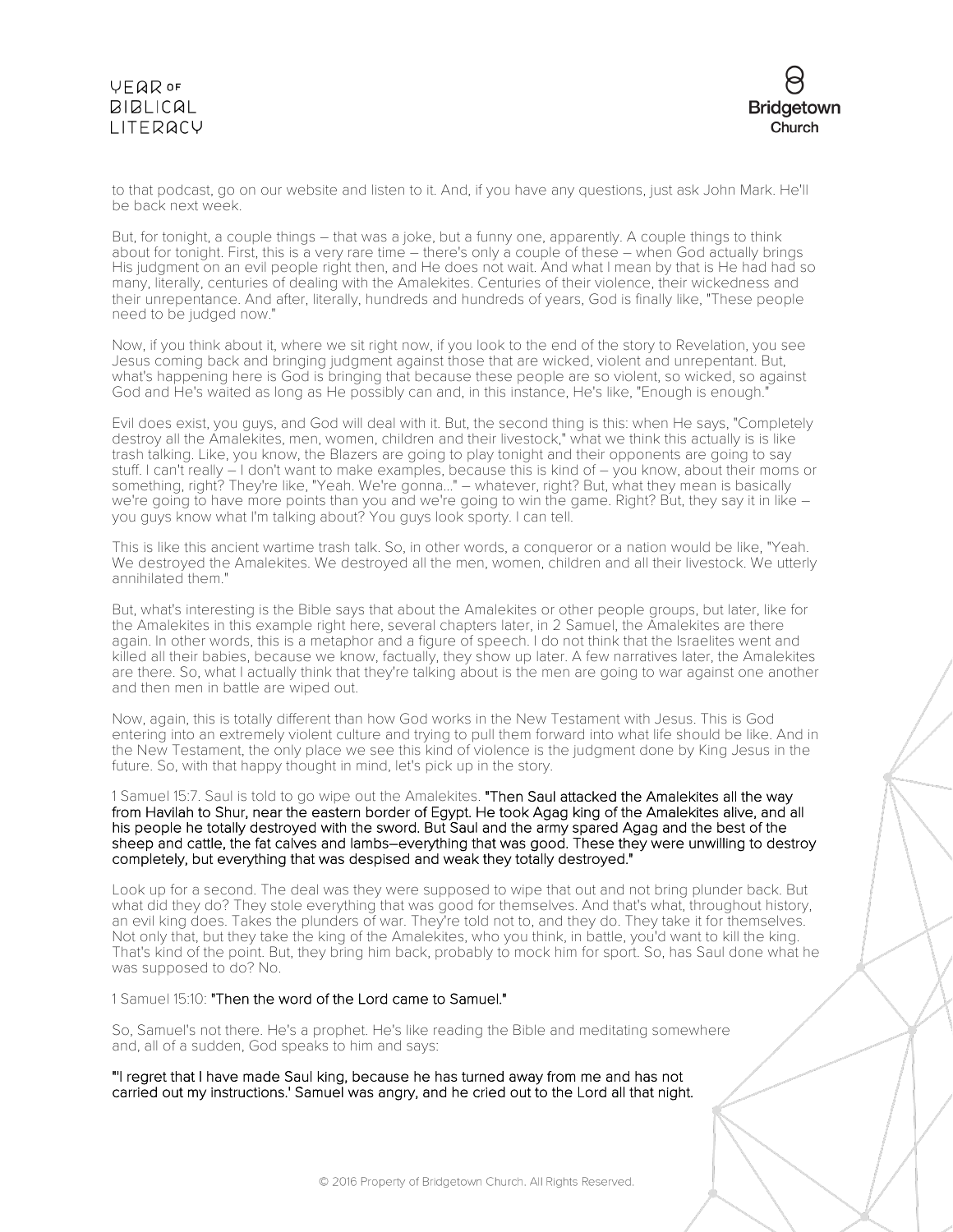

### "Early the next morning Samuel got up and went to meet Saul, but he was told, 'Saul has gone to Carmel. There he has set up a monument in his own honor and has turned and gone on down to Gilgal.'"

So, look up for a second. Samuel and God are bummed. Samuel is sent to go after Saul. He's going after him and he's like, "Where's Saul?"

And they're like, "Oh, he was just here. He built himself a monument. He did so great last night. He was so excited he had the guys build a statue of him."

Is Saul living in reality right now? No. He totally does not get what's about to happen.

#### 1 Samuel 15:13: "When Samuel reached him, Saul said, "The Lord bless you! I have carried out the Lord's instructions.'"

#### Wait, what? Really?

"But Samuel said, 'What then is this bleating...'" – now, "bleating" is not "bleeding." "Bleating." It's like [sheep noise]. Whatever sound that sheep make. Bah! Right? That's "bleating," okay? He doesn't hear them bleeding. Bleating. Anyways.

#### "'What is this bleating of sheep in my ears? What is this lowing of cattle that I hear?'

"Saul answered, 'The soldiers brought them from the Amalekites; they spared the best of the sheep and cattle to sacrifice to the Lord your God, but we totally destroyed the rest.'

"'Enough!' Samuel said to Saul. 'Let me tell you what the Lord said to me last night.'

"'Tell me,' Saul replied.

"Samuel said, 'Although you were once small in your own eyes, did you not become the head of the tribes of Israel? The Lord anointed you king over Israel. And he sent you on a mission, saying, 'Go and completely destroy those wicked people, the Amalekites; wage war against them until you have wiped them out.' Why did you not obey the Lord? Why did you pounce on the plunder and do evil in the eyes of the Lord?'

#### "'But I did obey the Lord,' Saul said."

No, wait. I didn't say that right. It's got to be more whiny. He's like, "But I did obey the Lord."

"'I went on the mission the Lord assigned me. I completely destroyed the Amalekites..." – what? – "...and brought back Agag their king. The soldiers took the sheep and the cattle from the plunder, the best of what was devoted to God, in order that we could sacrifice them to the Lord your God at Gilgal.'"

So, look up for a second. When confronted like, "What the heck did you do," what does he do? He blames. He spiritualizes. He's like, "Oh, yeah. The soldiers did it. I didn't have anything to do with it. The soldiers."

He's the king and his soldiers are going to just do what they want? No. They're under his authority. "Oh, the soldiers did it." And then he's like, "Oh, yeah. And it was for you, anyways. We wanted to offer these to God."

Right.

1 Samuel 15:22: "But Samuel replied:

"'Does the Lord delight in burnt offerings and sacrifices as much as in obeying the Lord?'"

Answer:

"'To obey is better than sacrifice, and to heed is better than the fat of rams. For rebellion..." - what you just did, Saul - "... is like the sin of divination [or witchcraft], and arrogance like the evil of idolatry. Because you have rejected the word of the Lord, he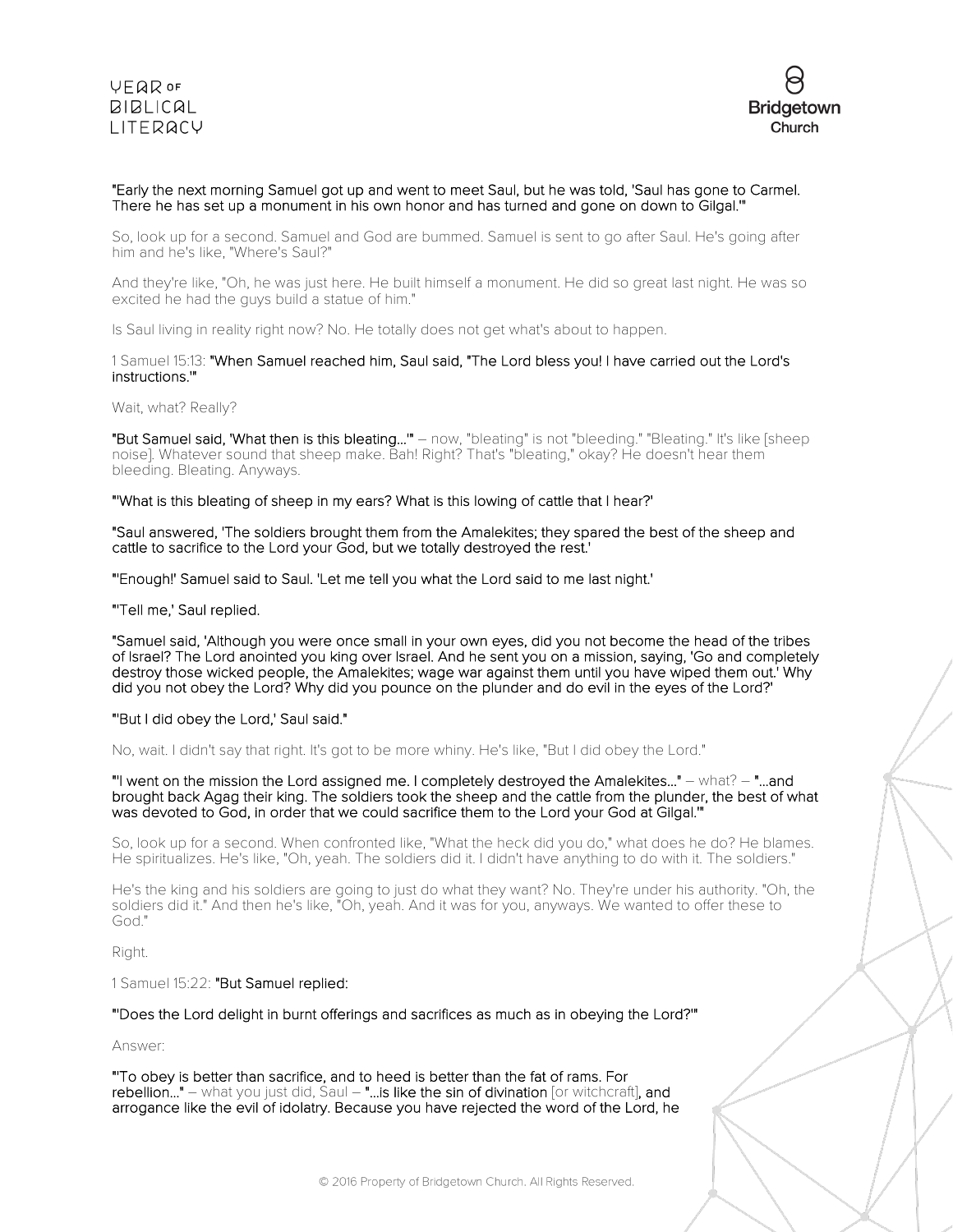



#### has rejected you as king.'

#### "Then Saul said to Samuel, 'I have sinned. I violated the Lord's command and your instructions. I was afraid of the men and so I gave in to them. Now I beg you, forgive my sin and come back with me, so that I may worship the Lord.'

#### "But Samuel said to him, 'I will not go back with you. You have rejected the word of the Lord, and the Lord has rejected you as king over Israel!'"

Dang. A couple things in there that stand out for sure. The first one is that great line of "to obey is better than sacrifice." Anybody ever heard of Keith Green? You guys ever heard of Keith Green? Yeah. That was a line from Keith Green. You know Keith Green. He's got a great fro going. I had a phase in life where I loved listening to Keith Green, I read his book and I even tried to grow my hair like that. Alright. That's enough. Take it down. No, no, no. I'm still here, dude.

Point being that Keith Green makes a song about "to obey is better than sacrifice." You need to go listen to it. God wanted Saul's faithful obedience to Him, not what Saul could do for Him. Saul's like, "Yeah. You know, God, I'm not going to obey You. But, you know what I'll do? I'll bring You this awesome gift. Is that cool? Right?"

#### And God's like, "No."

See, Saul's story is like our story. God loves our faithful obedience. God wants our simple trust first then partnership to do great things for Him after. You see, the best metaphor for understanding God's relationship to Israel at that point – and, actually, for us today – is marriage covenant. Actually, at Mount Sinai, it was like a covenant ceremony where Yahweh, the God of Creation, the Creator of all, Israel's God, made a covenant with Israel that they would be faithful to one another.

Now, think about the concept of marriage. It would be insane for a man to be unfaithful to his wife and then, afterwards, be like, "Hey, you know. Yeah, I did. I wasn't faithful and I did. I was with that person. But, hey. You know, I got you this car. Is it cool now?"

#### Like, "No. That's ridiculous."

Because the core of marital faithfulness is that you respect and honor that bond to one another. That each party would be faithful. And see, God is a faithful partner in His covenant to Israel and to us. But, the question is how were we at faithful obedience back to him? And you know, sometimes, I find myself, like Saul, trying to weasel out of simple obedience. You know what? There's just things that you just know. Like, God's like, "Hey, don't do that."

And you're like, "Ah, you know. Hey, God. You know, I worked hard this week serving people and it's my day off. I can be a jerk to my wife, right?"

#### He's like, "No."

"Or I can give in to this sin or I can do this. I deserve it God."

#### And He's like, "No."

What God wants from us is that simple, faithful obedience. When He says to do it, we do it. When He says not to do it, we don't see how close to doing it we can get. We say, "Okay." To obey is better than sacrifice. And when we do mess up, what God wants and Saul does not get – remember, Saul gets caught twice and he blame-shifts, he spiritualizes, he doesn't accept responsibility. What God wants is, like David, that when we do mess up – and we will. I don't need to tell you that. When we do mess up, God wants us, like David, to quickly admit we were wrong and go back to God for cleansing for forgiveness.

Next thing we see in this story is this identity exchange. So, this is great insight into Saul's heart and where he finds his identity. Remember, when Saul violates God's command, the final excuse he gives is that he was afraid of his men, which is absolutely insane. He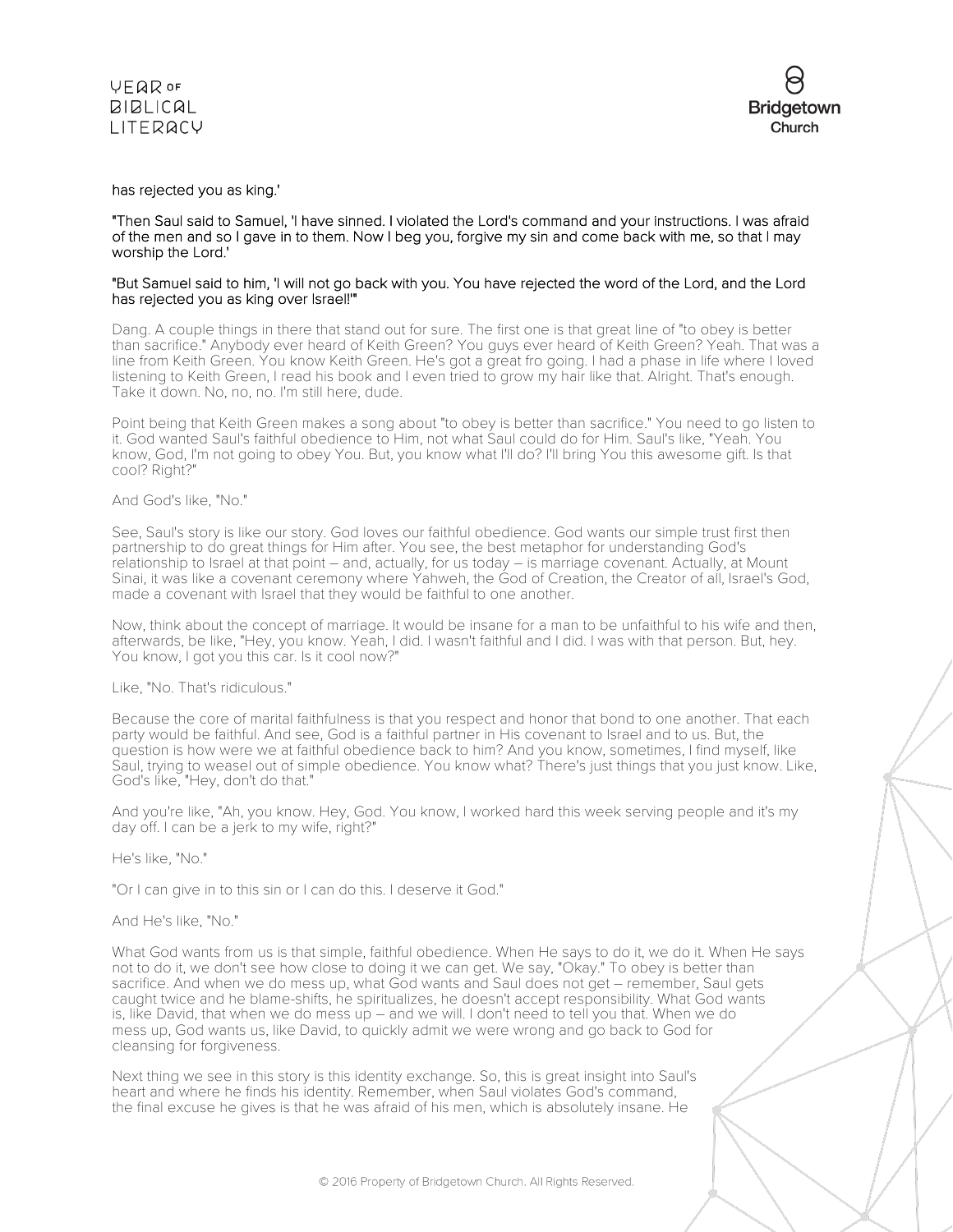# **VEQR OF BIBLICAL** LITERACY



is the king. I mean, there's no greater identity than to be the one the creator of the universe speaks to and says, "You are the king. I give you my Spirit. I give you wisdom. Everything you need to rule these people and the authority is straight from me."

Instead, Saul allows his men to have authority over him. Saul allows his men to become his boss, and he serves them. They wanted to bring the best - he was probably in on it, too - of the cattle and he's like, "Okay, guys. I'll do it." Rather than seeing God has authority and living his life to please God. And here's a crazy reality for us tonight: whatever we are afraid of will have power over us, and even the power to define us if we will let it. Think about that for a minute.

Whatever we're afraid of will have power over us and even the power to define us if we will let it. And this is why we're to fear God in the right way, that we should desire to please God, and when we don't and when we mess up, we go right away to Him. But, at this critical moment for Saul, he reveals his fear of man and he becomes a servant to them and to please them instead of God. And what's more, from this point forward in the life of Saul, he lives out that false identity and continues this downward spiral of failure. David gets anointed king and he's afraid of David. Then he's trying to kill David. And then, ultimately, so sadly, Saul ends up committing suicide in a battle against the Philistines; the very people that he was supposed to subdue and keep at bay.

Saul was a failure as a leader, even to the point of ending his own life, all because he wouldn't accept responsibility for what he had done. And you know, guys, oftentimes, if we're honest, we're just like Saul. We live out of the identities that have been given to us by others rather than the identity spoken over us by God Himself. I mean, most of you guys here probably know some of the things that the New Testament Scripture says are true about you. And some of us have even heard by the Spirit of God, through prophecy, specifics about who God made you to be and what He has made you to do. It's absolutely profound.

But, often we settle for the other names and identities that are not from God. We agree with them and we live out of them. Saul rejected his God given ID and lived out this false one. But tonight, we're actually going to slow down at the end of the teaching and we're going to listen to the Spirit and we're going to ask God to speak to each one of us and to speak. "Now, God, where am I agreeing with false names about me? Where am I agreeing that I'm a failure when You say that I'm not."

We're going to go through that and we're going to do some work and we're going to ask God to reveal those areas where we're listening to these lies to break those and then to have them be replaced with the true names that God speaks over us. But, one more thing before we do that.

Finally, in this Saul narrative, there's something in here that's pretty familiar to most of us, and that's failure. So, I want to talk, just for a second, about failing, but not a failure. Some of you, tonight, you're probably fresh off a recent failure. You were like, "Hey, I'm never going to do that thing again," and last night you did it. Or you just had a relationship that blew up in your face again. And whatever it is, I mean, some of us carry failures so heavily it's like a label. It's like a dog tag that goes around our neck and we look at it and go, "Oh, who am I? Oh, yeah. A failure."

But see, the key is to not allow failure to define you. Sure, you've failed. So have I. But, that doesn't mean that you are a failure. Now, the key is when you fail, that's an opportunity to come to God for transformation. There's something actually beautiful about when you're humbled and when you're broken that, in those moments if you turn to God in confession, there's a powerful ability to hear God's voice in those times. When you're winning and everything's going well, I can get to the place where I'm like, "Oh, man. I'm good. I got this. I got this."

But, when we fall on our faces, there's a beautiful ability to hear God and to have Him speak afresh about who we are, about the areas that were our false self that we were living in the decisions that were unwise and ungodly. You can see it clearly and you can turn and repent and go in a new direction. There's something so amazing about that.

After his excuses, Saul confessed he had sinned, but he never changed his ways. From this point forward in the story, Saul just went downhill all the way to his death. He failed and then he wallowed in that self-pity and became even worse than before. But tonight, this is an opportunity for you and for I, whatever level or degree of failure you're feeling or whatever happened last week or last year, tonight is an opportunity to see those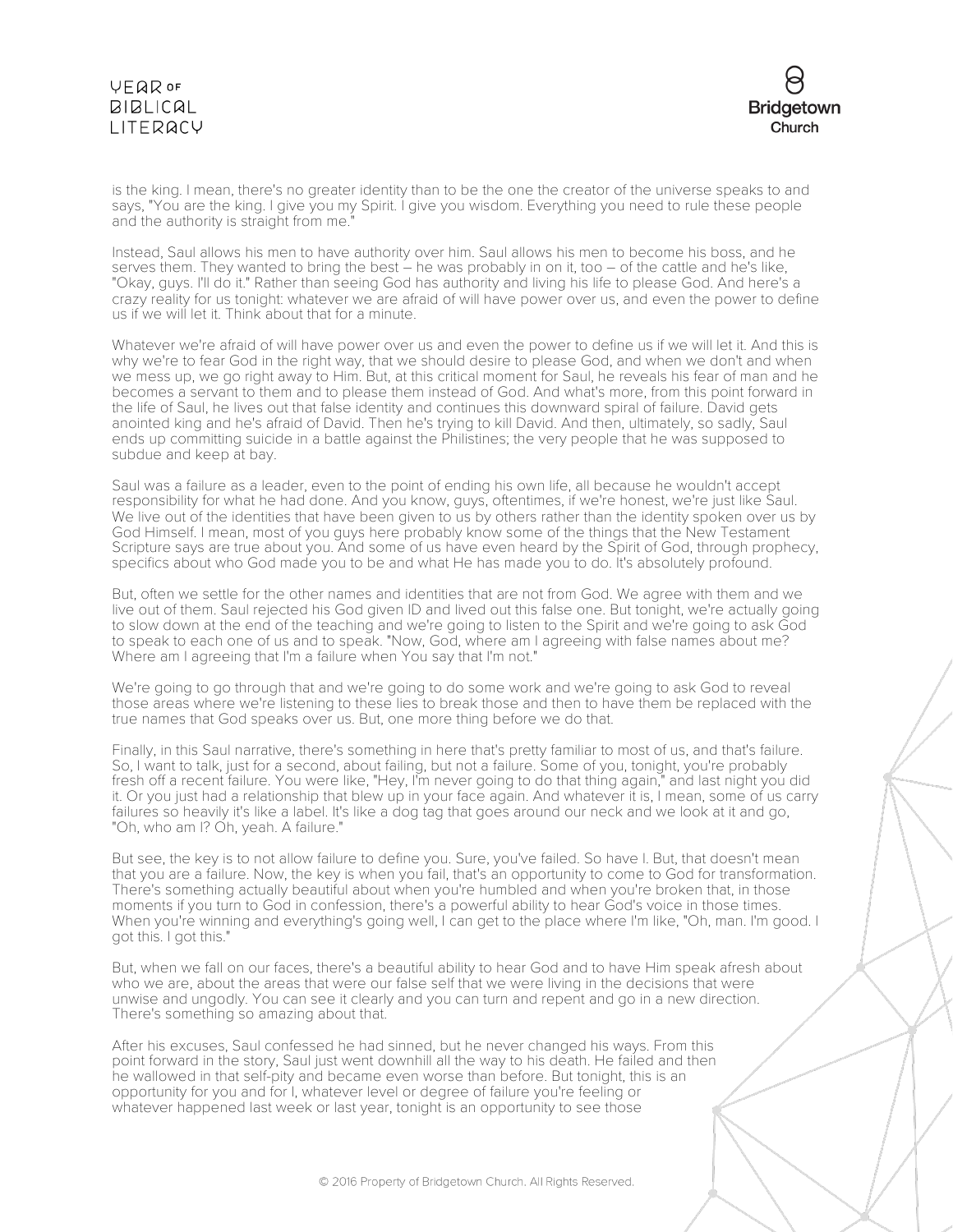## **VEQR OF BIBLICAL** LITERACY



### redeemed.

You know, one of the greatest failures in my life was about eight years ago before coming here to Bridgetown. Through my 20's, for basically 10 years plus, I had this dream of going overseas to do ministry. I had gone on a missions trip and I'm like, "This is it. I'm going to Bible college. Everything in my life is about getting overseas to see people who are far from God learn about God."

So, years of preparing and planning, Jenny and I are married, three kids. We did a ton of prep, fundraising, packed up our house in southeast Portland, had just our duffle bags and one surfboard bag – that's important when you're going – and we did it. We moved over to Spain to the north of Spain in the Basque region, and it was like the first six months were glorious. It was like the honeymoon. It was like new culture, new city and things are taking off. But, after the six month point, things kind of leveled off and then they started to fall apart.

Our team didn't arrive, school wasn't working for all of my kids, we were becoming super isolated and I was pushing myself so hard that even my own health was weakening. But, at that point, I didn't want to fail. So, I didn't stop. I kept pushing. My sweet wife is like, "Hey, babe. Have you noticed this isn't going so well?"

I'm like, "No, no. It'll get better. Just keep going."

Now, here's a trick. If you're on the wrong road, don't keep going down that road. You actually get off and go on another road, right? Well, I didn't know. I just thought, "Well, we'll just go faster and harder. We'll break through this."

And breakthrough never happened. Instead, it was "breakdown." So, things just kept getting worse, and my wife and others close to me were like, "Hey, you know, this might not be working. Have you considered? I know there's a lot of investment."

But, basically, for me I was like, "Man. We've done so much to get here." And there was an identity piece for me where being that person overseas doing this role was what I thought I was supposed to do or what I thought I was supposed to do and I really wanted to do. And things got worse and worse. One of the indications was my wife looking for plane tickets and we're a family of five and she was looking for four tickets. I'm like, "Hey, why four tickets?"

She's like, "Oh, well you can just stay and keep doing your thing. I'll take the kids home and, when you're done, you can come join us."

Let me just give you a hint: that's not good. Okay? So, things got worse and worse. Finally, there was an older mentor couple that came to visit us there and they had raised their kids in Spain and they'd been there and they'd worked there and they came and they spent 24 hours with us and, after 24 hours, this older mentor of mine, Jeff, said, "Hey, man. I think you guys are done. Everybody that lives overseas and does work there has to come home at some point. I think your time is now."

And, finally, I got it. Two weeks later we'd packed up and we were back home. My wife and my family were relieved, but I felt like an absolute failure. I'd stood up in front of thousands of people, raised all of this money, basically my whole identity was like "make this thing work," and it totally failed. And it wasn't even kind of like a private failure. Like, you mess something up at work and you and your boss know. No. This was very public. We like moved home. People are like, "Wait, aren't you supposed to be in Spain?"

I'm like, "Yeah. It didn't work."

You know? It was obvious. It was over. I had rushed to get us there. I'd ignored wisdom. I'd pushed my family beyond what was healthy. I compromised my own physical and emotional health and now it was over. But, from that place of brokenness, over the next year and years, through tons of counseling – I mean, we started going to counseling, my wife and I, to work through this. And they're like, "Yeah, we've got a lot more work, you know."

I'm like, "Okay, great. So, we'll be back next week.

And they're like, "No. Just you."